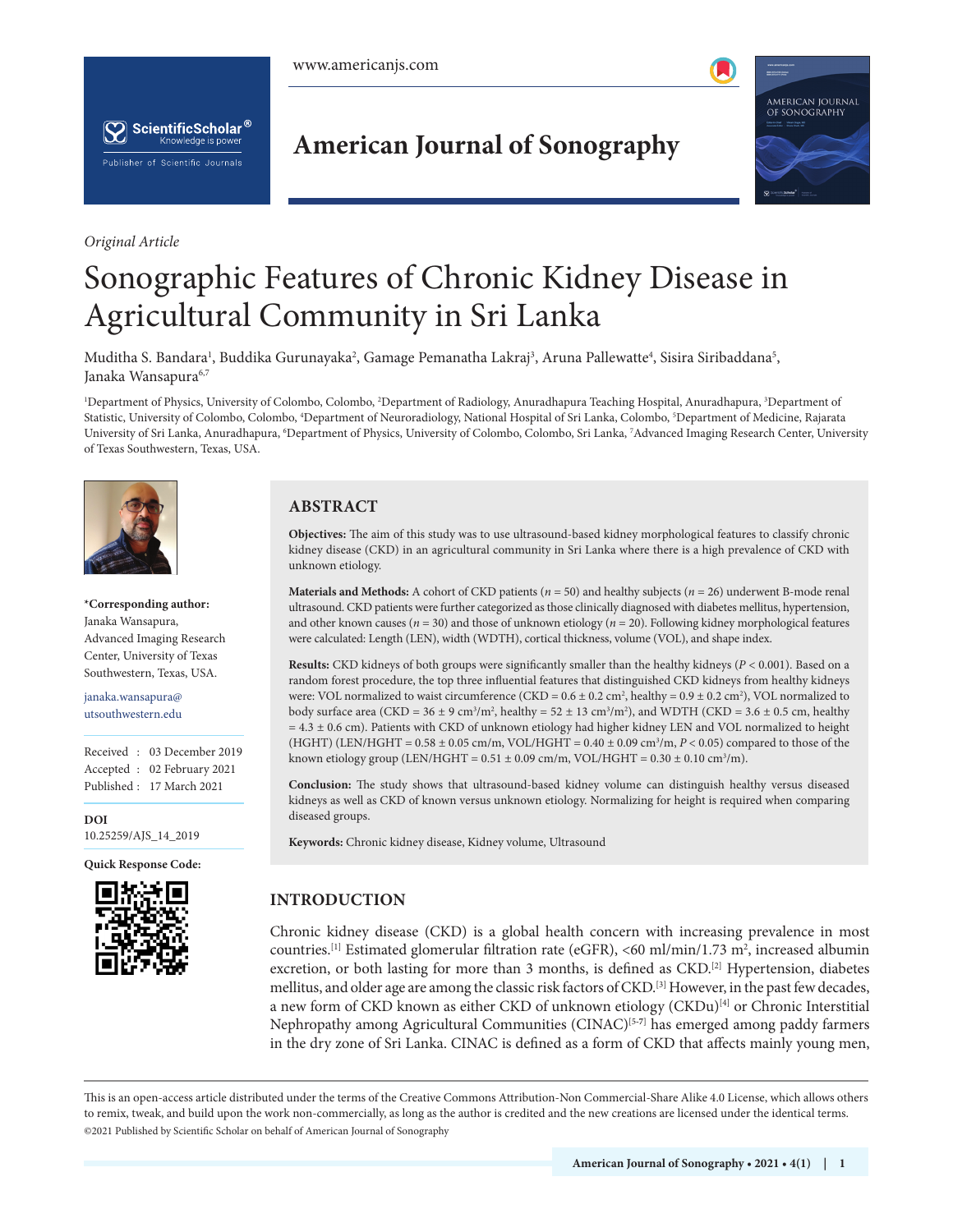occasionally women.[6] The etiology of CINAC is thought to be mainly toxicological, occupational, and environmental.<sup>[8]</sup> Chemical compounds used in routine agricultural procedures such as pesticides and fertilizers including paraquat, glyphosate, and methamidophos were identified as the toxicological contributors in CINAC.[9,10] Further, the harsh agricultural employment conditions, drinking well water, family history of the disease, Ayurvedic treatments, and snake bites are considered as CINAC risk factors in Sri Lanka.<sup>[6,11]</sup> CKDu/CINAC does not present with commonly known risk factors for CKD such as diabetes, hypertension, glomerulopathies, or renal stone disease.[12] In 2013, Jayatilake *et al*. found the prevalence of CKDu/CINAC to be more than 15% in some districts of Sri Lanka.[12] CINAC is now found to be in several tropical countries including El Salvador, Nicaragua, Guatemala, and Costa Rica in Central America, Sri Lanka, and India in Asia, and Egypt in Africa.<sup>[5,6,13]</sup> The emergence of CINAC warrants a comparative study of the kidney morphological changes in both CKD with classic risk factors and CKD of unknown etiology (CINAC).

US imaging, considered the first-line diagnostic imaging procedure in CKD, provides several structural measurements of kidney, including length (LEN), width (WDTH), volume (VOL), and cortical thickness (THK).<sup>[14-18]</sup> Although it is widely accepted that the kidneys shrink in size as the disease progress and that the kidney size correlates with anthropometric parameters, there is no consent among investigators on the kidney features that should be used to represent the kidney size. According to Lucisano *et al*., parenchymal THK and kidney LEN normalized to body height (HGHT) show the highest correlation with kidney function in CKD.[19] However, in a larger population study of healthy kidneys, Emamian *et al*. found kidney VOL to be the most exact kidney measurement; with the highest correlation to the body surface area (BSA) (correlation coefficients = 0.595 and 0.600 for the left and right kidneys), whereas the normal kidney LEN correlated to the HGHT with correlation coefficients of 0.461 and 0.416 for the left and right kidneys.<sup>[18]</sup> In a study of healthy subjects and CKD patients, Jovanović *et al*. found that while kidney morphological features (e.g., WDTH, depth, VOL, etc.) correlated well with anthropometric parameters in healthy subjects, only VOL correlated significantly with the anthropometric parameters in CKD patients.[20]

Since existing studies do not consent to a single morphological feature and an appropriate correction for the body size, we analyzed feature vectors consisting of multitude of morphological features normalized to different anthropometric parameters such as BSA, body mass index (BMI), HGHT, and waist circumference (CIRC). Feature vectors were constructed from the most influential normalized features that discriminate given two groups, based on a random forest (RF) procedure.

#### **RF classification**

RF<sup>[21]</sup> is a classification and regression methodology based on the assembly of Classification and Regression Trees<sup>[22]</sup> which can be used as a supervised learning algorithm. RF fits many decorrelated trees on bootstrapped training sets and takes the most commonly occurring class among the fitted trees as the overall prediction in the classification context. In addition, RF uses mean decrease accuracy<sup>[21]</sup> as a metric to measure the importance of features in building a classifier. The importance of a feature is determined by how the accuracy decreases when the feature is excluded from the RF. Features with high mean decrease accuracy are the most influential predictors for the classifier.

## **MATERIALS AND METHODS**

With the Institutional Ethics Review Committee approval, CKD patients  $(n = 79)$  undergoing routine US examination within a 6-month period at a regional hospital in Sri Lanka were randomly recruited for the study. All patients were clinically diagnosed with CKD according to the KDIGO criterion.[2] The eGFR of patients, calculated based on the serum creatinine level,<sup>[23]</sup> ranged from  $14 \text{ ml/min}/1.73 \text{ m}^2$  to 87 ml/min/1.73 m<sup>2</sup> with mean value of 49 ml/min/1.73 m<sup>2</sup> at the time of the study. Patients with renal calculi, renal cysts, renal agenesis, and history of snake bites were excluded from the study. Total excluded patients were 29. Age matched healthy volunteers  $(n = 26)$  with no clinical symptoms and clinical history of kidney disease were recruited as a control group. Age, blood pressure, and anthropometric measurements (weight, HGHT, and waist CIRC) were collected from both CKD patents and healthy subjects before the US scan. Informed written consent was obtained before each examination from patients and healthy volunteers.

As per literature, [4,12] CKD patients diagnosed with hypertension, diabetes mellitus, or any other known cause were categorized as patients with known etiology ( $\text{CKD}_{\text{KNOWN},}$ )  $n = 30$ ) and the remaining kidney patients with no history of diabetes mellitus, chronic or severe hypertension, glomerular nephritis, or obstructive nephropathies were categorized as patients with unknown etiology (CKD<sub>UNKNOWN</sub>,  $n = 20$ ).

Specialist radiologist performed US imaging. Toshiba Aplio 500 (Toshiba, Japan) US scanner with 3.5 MHz curved linear probe was used. Coronal and transverse views of the both left and right kidneys were taken without speckle reduction. Custom written MATLAB (The MathWorks, Inc., Natick, Massachusetts, United States) application was used to measure kidney features. Kidney measurements were manually performed under the supervision of an experienced radiologist. Measurements included; maximum longitudinal LEN measured in the coronal plane, maximum transverse WDTH measured in the coronal plane at the HGHT of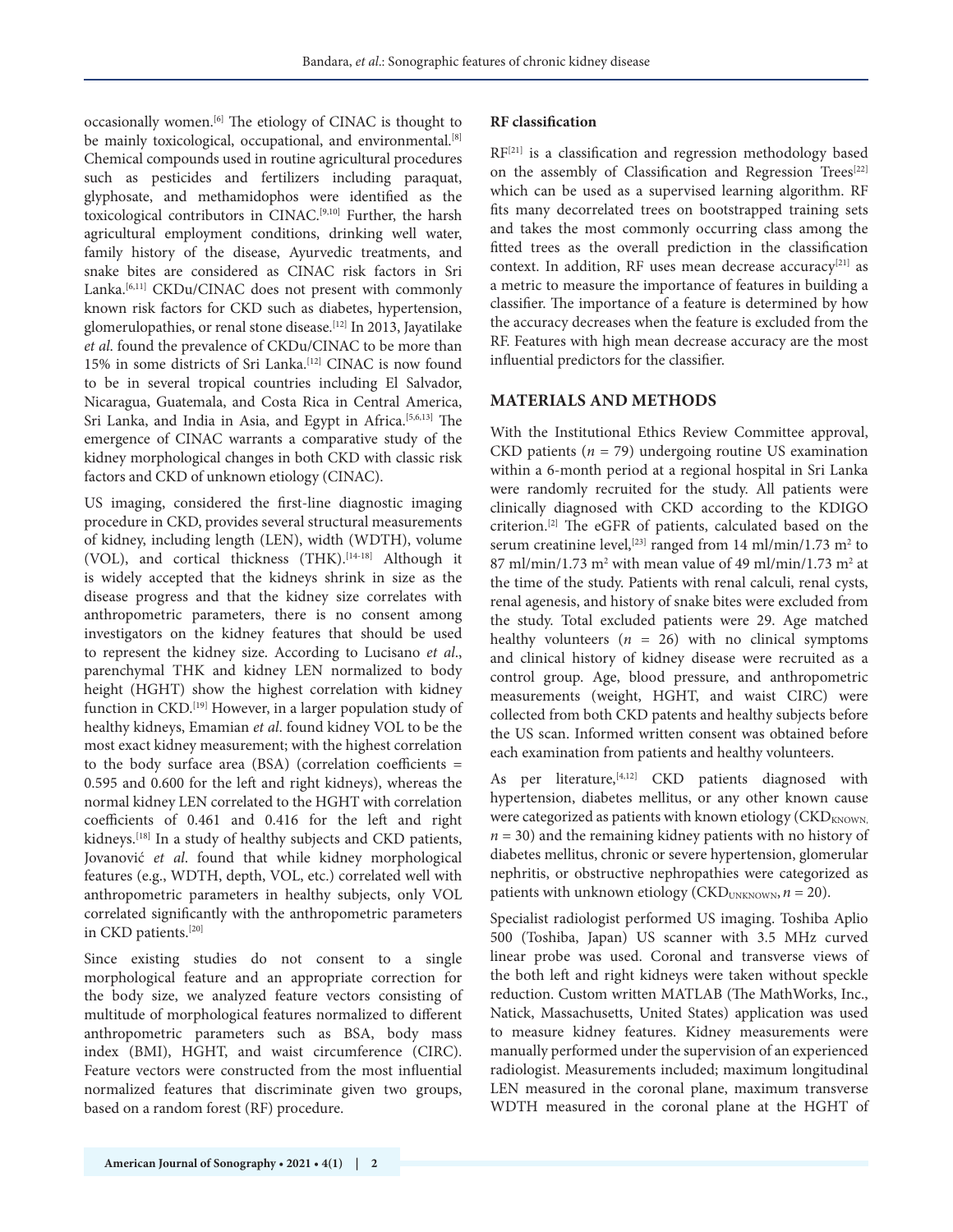the renal sinus, and the maximum THK measured in the transverse plane, as shown in Figure 1.

Kidney VOL calculations were based on the ellipsoid formula,[24]

Volume = 0.5223×length×width (WDTH)×thickness (THK) (1)

Cortical THK was measured as the distance from the outer border of the kidney cortex to the outer border of the medullary pyramid. Three such measurements were taken as shown in Figure 1c and average cortical THK value was calculated. BMI<sup>[25]</sup> and the BSA<sup>[26]</sup> were calculated for all the subjects. Kidney shape alternations were determined by the ratio of kidney LEN to kidney WDTH. Measured kidney features; LEN, WDTH, and calculated kidney VOL were normalized to anthropometric parameters; body CIRC, HGHT, BMI, and BSA. Hereinafter, normalized features will be represented in the following format: Feature/ anthropometric parameter.

We used an RF procedure<sup>[21]</sup> to classify given two groups. To determine which features were more influential within the RF framework, the mean decrease accuracy (accuracy index) was calculated. The top (4–7) features in the accuracy index for a given classification problem were then used in a multivariate test for equality of mean vectors in the two group. Means of identified variables were compared using Hotelling's  $T^2$  test and Bonferroni confidence intervals when the normality assumptions were accepted. When multivariate normality assumption was violated, bootstrap resampling method was used to compute P-values of the test and to obtain Bonferroni confidence intervals. Statistical analysis was performed using the R software package.<sup>[27]</sup>

### **RESULTS**

Anthropometric details of the two groups (CKD *n* = 50, healthy subject  $n = 26$ ) are listed in Table 1. The mean  $\pm$ standard deviations of all morphological features in this study are given in Table 2.

#### **Healthy versus CKD<sub>ALL</sub>**

In this analysis, all CKD patients were grouped in to CKD<sub>ALL</sub>. According to the accuracy index [Figure 2a], the top seven features that could distinguish CKDALL from healthy subjects in the descending order were VOL/CIRC, VOL/BSA, WDTH, VOL, VOL/BMI, LEN/CIRC, and WDTH/HGHT. Multivariate test for equality of mean vectors (permutation test) in the two groups showed a significant difference between healthy subjects and  $\text{CKD}_{ALL}$  patients ( $P < 0.001$ ). According to 95% bootstrapped confidence intervals (Bonferroni corrected), taken independently, all seven features were significantly low in CKDALL compared to that of the healthy subjects (Table 2 for mean values). The 95% confidence interval of the mean difference between CKDALL and healthy of each feature is given in Table 3.

#### **Healthy versus CKD**<sub>KNOWN</sub>

The same features as in the healthy versus CKDALL analysis were used to distinguish healthy subjects from  $CKD_{KNOWN}$ patients. Multivariate test for equality of mean vectors (permutation test) in the two groups showed significant difference between healthy subjects and  $\text{CKD}_{\text{KNOWN}}$  patients (*P* < 0.001). According to 95% bootstrapped confidence intervals (Bonferroni corrected), taken independently, all

| <b>Table 1:</b> Demographic and anthropometric data of the subjects.    |                          |                                   |  |  |
|-------------------------------------------------------------------------|--------------------------|-----------------------------------|--|--|
|                                                                         | $CKD \pm SD$<br>$(n=50)$ | Healthy subjects ± SD<br>$(n=26)$ |  |  |
| Male $(\%)$                                                             | 56                       | 54                                |  |  |
| Age (years)                                                             | $53+10$                  | $49+10$                           |  |  |
| Weight, (kg)                                                            | $62+14$                  | $66+14$                           |  |  |
| Height (cm)                                                             | $159 \pm 11$             | $161 \pm 10$                      |  |  |
| Waist circumference (cm)                                                | $91 \pm 13$              | 90±12                             |  |  |
| BMI (kg/m <sup>2</sup> )                                                | $24+4$                   | $25 + 5$                          |  |  |
| BSA(m <sup>2</sup> )                                                    | $1.6 \pm 0.2$            | $1.6 \pm 0.2$                     |  |  |
| $\mathbf{L}$<br>$\sim$ $\sim$ $\sim$ $\sim$ $\sim$ $\sim$ $\sim$ $\sim$ |                          |                                   |  |  |





**Figure 1:** A 60-year-old male patient with chronic kidney disease. (a) Renal ultrasound image indicates the maximum longitudinal length (white) and maximum transverse width (yellow) measured in the coronal plane, (b) maximum thickness (THK) measured in the transverse plane, (c) cortical THK measurements in the ultrasound image from the outer border of the kidney cortex to the outer border of the medulla.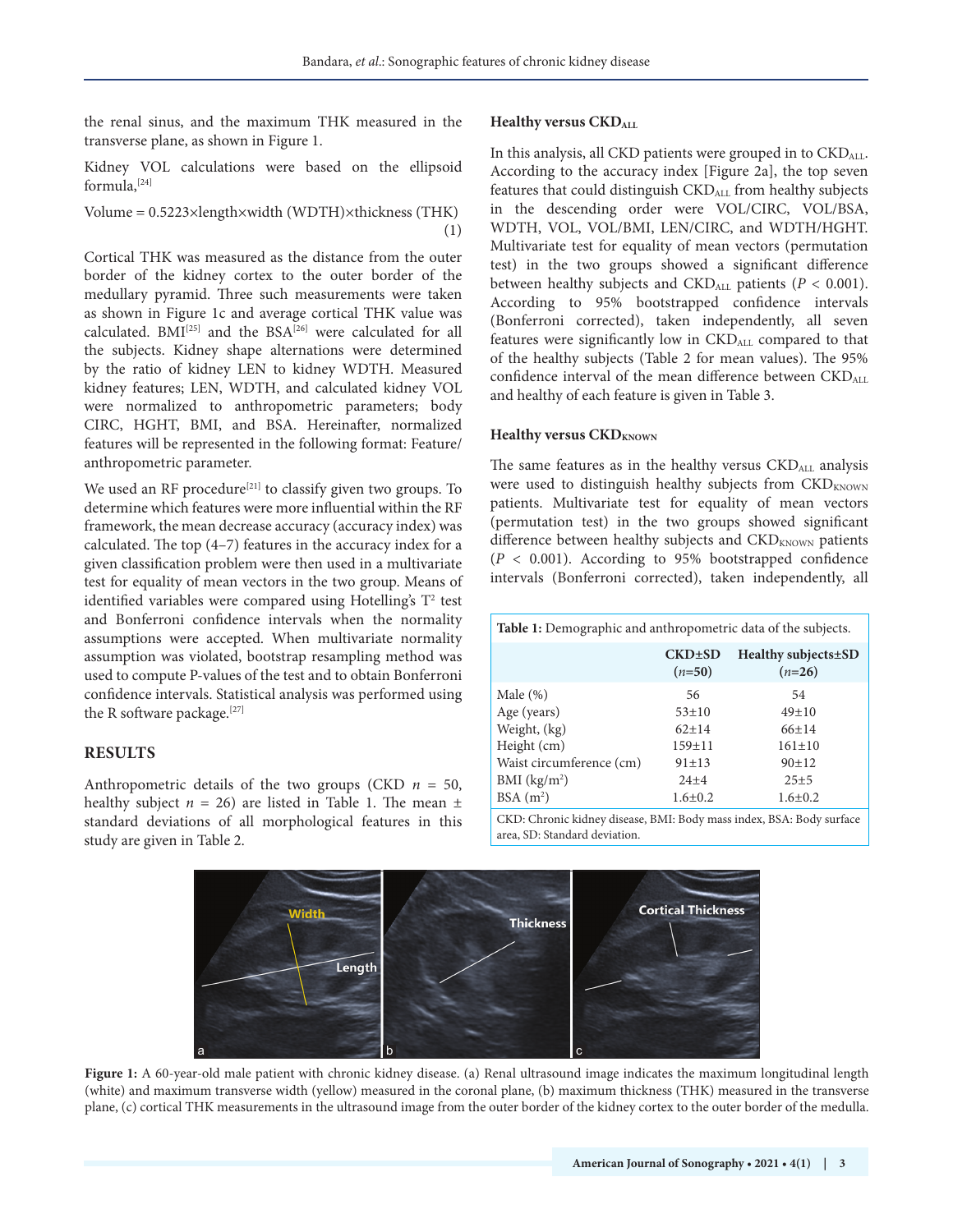| Table 2: Mean values of measured and calculated features. |                             |                    |                    |                 |  |  |
|-----------------------------------------------------------|-----------------------------|--------------------|--------------------|-----------------|--|--|
| Feature                                                   | $\text{CKD}_{\text{KNOWN}}$ | <b>CKD</b> UNKNOWN | $\text{CKD}_{all}$ | <b>Healthy</b>  |  |  |
| $LEN$ (cm)                                                | $8.2 \pm 0.2$               | $9.2 \pm 0.9$      | $8.7 \pm 0.1$      | $10.0 \pm 0.8$  |  |  |
| WDTH (cm)                                                 | $3.5 \pm 0.4$               | $3.7 \pm 0.4$      | $3.6 \pm 0.5$      | $4.3 \pm 0.6$   |  |  |
| $VOL$ (cm <sup>3</sup> )                                  | $53 + 16$                   | $64 \pm 15$        | $58 + 17$          | $87 + 25$       |  |  |
| $ACT$ (cm)                                                | $1.0 \pm 0.2$               | $1.0 \pm 0.1$      | $1.0 \pm 0.2$      | $1.1 \pm 0.1$   |  |  |
| Shape index (LTW)                                         | $0.44 \pm 0.06$             | $0.4 \pm 0.1$      | $0.42 \pm 0.06$    | $0.43 \pm 0.05$ |  |  |
| LEN/CIRC                                                  | $0.9 \pm 0.2$               | $1.0 \pm 0.2$      | $0.9 \pm 0.2$      | $1.1 \pm 0.1$   |  |  |
| LEN/BSA $\text{(cm/m}^2\text{)}$                          | $52+8$                      | 57 <sub>±6</sub>   | $54+8$             | $61+7$          |  |  |
| LEN/BMI $(cm m2/kg)$                                      | $3.5 \pm 0.7$               | $3.8 \pm 0.8$      | $3.6 \pm 0.7$      | $4.0 \pm 0.7$   |  |  |
| $LEN/HGHT$ (cm/m)                                         | $0.51 \pm 0.09$             | $0.58 \pm 0.05$    | $0.55 \pm 0.09$    | $0.62 \pm 0.06$ |  |  |
| WDTH/CIRC                                                 | $0.40 \pm 0.07$             | $0.41 \pm 0.06$    | $0.40 \pm 0.07$    | $0.48 + 0.07$   |  |  |
| $WDTH/BSA$ (cm/m <sup>2</sup> )                           | $22 + 3$                    | $23+3$             | $23\pm3$           | $26 + 3$        |  |  |
| $WDTH/BMI$ (cm m <sup>2</sup> /kg)                        | $1.5 \pm 0.3$               | $1.5 \pm 0.4$      | $1.5 \pm 0.3$      | $1.7 \pm 0.4$   |  |  |
| WDTH/HGHT (cm/m)                                          | $0.22 \pm 0.03$             | $0.23 \pm 0.02$    | $0.22 \pm 0.03$    | $0.27 \pm 0.03$ |  |  |
| VOL/CIRC (cm <sup>2</sup> )                               | $0.6 \pm 0.2$               | $0.7 \pm 0.2$      | $0.6 \pm 0.2$      | $0.9 \pm 0.2$   |  |  |
| $VOL/BSA$ (cm <sup>3</sup> /m <sup>2</sup> )              | $33\pm9$                    | $39\pm8$           | $36\pm9$           | $52 + 13$       |  |  |
| VOL/BMI $(cm3 m2/kg)$                                     | $2.3 \pm 0.7$               | $2.6 \pm 0.7$      | $2.4 \pm 0.7$      | $4\pm1$         |  |  |
| VOL/HGHT (cm <sup>3</sup> /m)                             | $0.3 \pm 0.1$               | $0.40 \pm 0.09$    | $0.4 \pm 0.1$      | $0.5 \pm 0.1$   |  |  |

CKD: Chronic kidney disease, LEN: Length, WDTH: Width, VOL: Volume, ACT: Average cortical thickness, LTW: Length to kidney width, LEN/BMI: Kidney length normalized to body mass index, LEN/BSA: Kidney length normalized to body surface area, LEN/CIRC: Kidney length normalized to body circumference, LEN/HGHT: Kidney length normalized to body height, VOL/BMI: Kidney volume normalized to body mass index, VOL/BSA: Kidney volume normalized to body surface area, VOL/CIRC: Kidney volume normalized to body circumference, VOL/HGHT: Kidney volume normalized to body height, WDTH/BMI: Kidney width normalized to body mass index, WDTH/BSA: Kidney width normalized to body surface area, WDTH/CIRC: Kidney width normalized to body circumference, WDTH/HGHT: Kidney width normalized to body height.



**Figure 2:** Mean decrease accuracy of the random forest classifier for chronic kidney disease (CKD)ALL patients and healthy subjects (a) and CKDKNOWN and CKDUNKNOWN groups (b).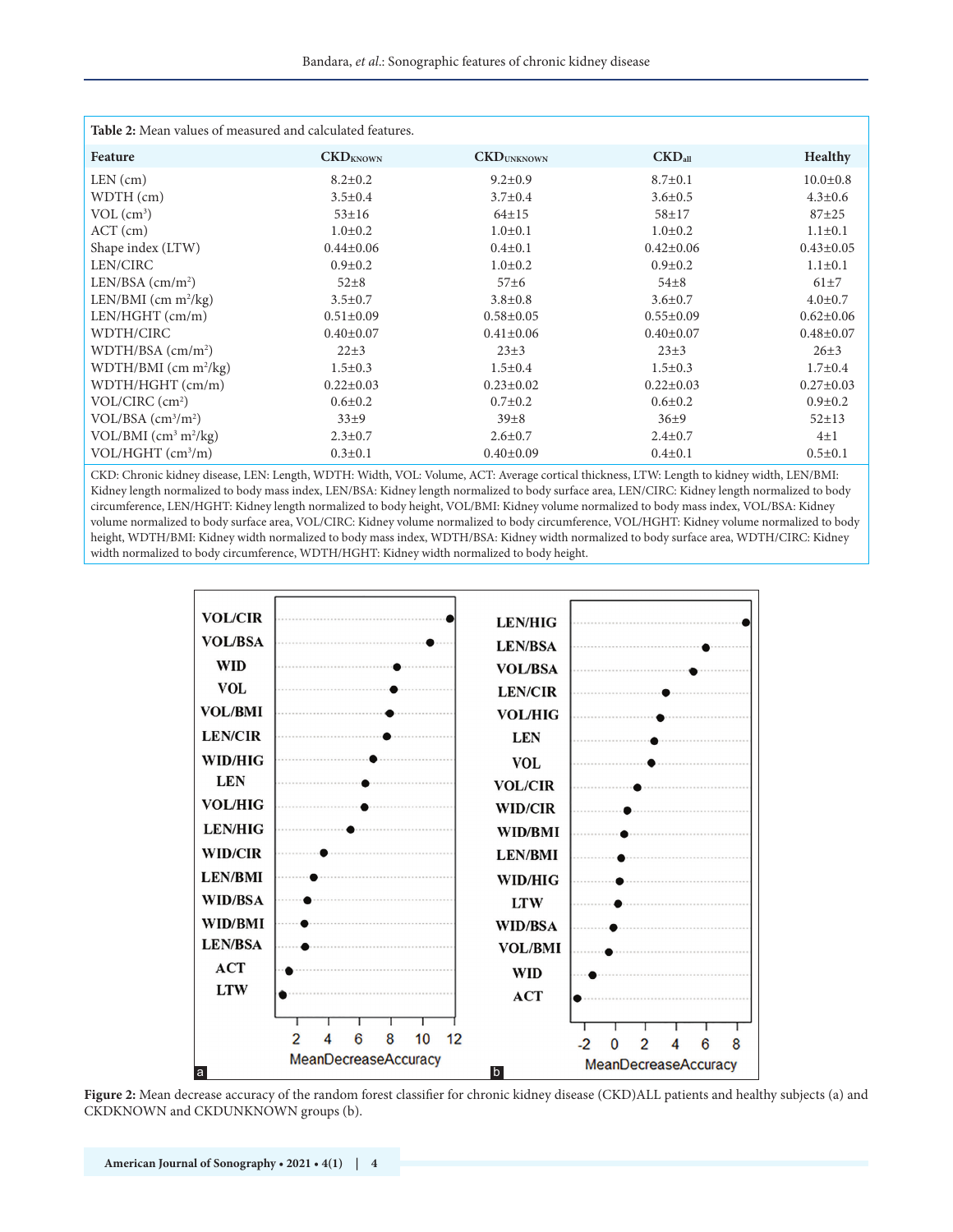**Table 3:** 95% bootstrapped confidence intervals (Bonferroni corrected) for comparisons between  $\text{CKD}_{\text{ALL}}$ ,  $\text{CKD}_{\text{KNOWN}}$ , and CKDUNKNOW patients and healthy subjects.

#### **CKDALL patients and healthy subjects**

|                                                                   | <b>Lower</b> limit | <b>Upper</b> limit |  |  |  |
|-------------------------------------------------------------------|--------------------|--------------------|--|--|--|
| Feature                                                           |                    |                    |  |  |  |
| VOL/CIRC                                                          | 0.194              | 0.465              |  |  |  |
| <b>VOL/BSA</b>                                                    | 9.284              | 24.788             |  |  |  |
| <b>WDTH</b>                                                       | 3.141              | 10.179             |  |  |  |
| VOL                                                               | 16.069             | 46.062             |  |  |  |
| <b>VOL/BMI</b>                                                    | 0.552              | 1.788              |  |  |  |
| LEN/CIRC                                                          | 0.062              | 0.244              |  |  |  |
| WDTH/HGHT                                                         | 0.021              | 0.061              |  |  |  |
| CKD <sub>KNOWN</sub> patients and healthy subjects                |                    |                    |  |  |  |
| <b>VOL/CIRC</b>                                                   | 0.228              | 0.518              |  |  |  |
| VOL/BSA                                                           | 10.940             | 27.400             |  |  |  |
| <b>WDTH</b>                                                       | 3.045              | 10.837             |  |  |  |
| VOL                                                               | 18.610             | 50.669             |  |  |  |
| VOL/BMI                                                           | 0.654              | 1.955              |  |  |  |
| LEN/CIRC                                                          | 0.092              | 0.297              |  |  |  |
| WDTH/HGHT                                                         | 0.024              | 0.068              |  |  |  |
| CKD <sub>UNKNOWN</sub> patients and healthy subjects              |                    |                    |  |  |  |
| <b>VOL/CIRC</b>                                                   | 0.078              | 0.421              |  |  |  |
| <b>VOL/BSA</b>                                                    | 3.354              | 22.406             |  |  |  |
| <b>WDTH</b>                                                       | 1.458              | 10.443             |  |  |  |
| <b>VOL</b>                                                        | 4.656              | 41.157             |  |  |  |
| VOL/BMI                                                           | 0.136              | 1.699              |  |  |  |
| LEN/CIRC                                                          | $-0.034$           | 0.207              |  |  |  |
| WDTH/HGHT                                                         | 0.009              | 0.058              |  |  |  |
| CKD <sub>KNOWN</sub> patients and CKD <sub>UNKNOWN</sub> patients |                    |                    |  |  |  |
| LEN/HGHT                                                          | 0.017              | 0.123              |  |  |  |
| LEN/BSA                                                           | $-0.147$           | 10.105             |  |  |  |
| <b>VOL/BSA</b>                                                    | $-0.451$           | 12.517             |  |  |  |
| LEN/CIRC                                                          | $-0.007$           | 0.227              |  |  |  |
| <b>VOL/HGHT</b>                                                   | 0.002              | 0.142              |  |  |  |

CKD: Chronic kidney disease, VOL: Volume, WDTH: Width, HGHT: Height, VOL/CIRC: Kidney volume normalized to body circumference, VOL/BSA: Kidney volume normalized to body surface area, WDTH: Kidney width, VOL: Kidney volume, VOL/BMI: Kidney volume normalized to body mass index, LEN/CIRC: Kidney length normalized to body circumference, WDTH/HGHT: Kidney width normalized to body height, LEN/HGHT: Kidney length normalized to body height, LEN/BSA: Kidney length normalized to body surface area, VOL/HGHT: Kidney volume normalized to body height.

seven features were significantly low in  $\text{CKD}_{\text{KNOWN}}$  patients compared to that of the healthy subjects. The 95% confidence intervals of the features are given in Table 3.

#### **Healthy versus CKDUNKNOWN**

The same seven features as in healthy versus CKDALL were used to distinguish healthy subjects from CKDUNKNOWN patients. Multivariate test for equality of mean vectors (Hotelling's  $T^2$  test) in the two groups showed significant difference between healthy subjects and CKDUNKNOWN

patients (*P* = 0.01). According to 95% Bonferroni confidence intervals, taken independently, except the kidney LEN normalized to CIRC (LEN/CIRC), other six features were significantly low in CKD<sub>UKNOWN</sub> patients compared to that of the healthy subjects. The 95% confidence intervals of the features are given in Table 3.

#### **CKD<sub>KNOWN</sub> versus CKD<sub>UNKNOWN</sub>**

 $RF$  classification of  $CKD_{KNOWN}$  and  $CKD_{UNKNOWN}$  groups found the highest accuracy index for LEN/HGHT, followed by LEN/BSA, VOL/BSA, LEN/CIRC, and VOL/HGHT [Figure 2b]. A multivariate test for equality of mean vectors in the two groups did not find a significant difference between CKD<sub>KNOWN</sub> patients and CKD<sub>UNKNOWN</sub> patients  $(P = 0.062)$ . However, according to the 95% bootstrapped confidence intervals, taken independently, LEN normalized to HGHT and VOL normalized to HGHT were significantly different between the groups [Table 3]. On the other hand, the eGFR and age of CKD<sub>KNOWN</sub> (eGFR =  $43 \pm 20$ , age =  $57 \pm$ 3 years) patients were significantly different (*p*=0.01) to that of CKD<sub>UNKNOWN</sub> (eGFR = 57  $\pm$  19, *P* = 0.02 age = 47  $\pm$  7 years).

# **DISCUSSION**

Our study demonstrates that US-based kidney morphological features in different combinations can distinguish healthy subjects and CKD patients. According to the RF model, kidney VOL normalized to waist CIRC, BSA, BMI, and kidney WDTH are the most important features in the classification. This is in line with the prior studies which report correlations between VOL and functional ability of kidney in different disease profiles.[28,29] The reduction in kidney VOL in CKD may be associated with known pathological alternations such as glomerular sclerosis and tubular atrophy.[30]

Serum creatinine level of healthy subjects was not measured in this study, which could be considered a limitation, as their kidney health could not be verified biochemically.

Our results show that the normal kidney LEN ( $10 \pm 1$  cm) of Sri Lankan population is similar to that of other Asian countries; Northwest Indians = 10.0 cm and Pakistanis = 10.4 cm. The kidney VOL (87 cm<sup>3</sup>) of Sri Lankans as reported in this study appears to be smaller than that of Danish  $(140 \text{ cm}^3)$ , Korean (158 cm<sup>3</sup>), and Caucasian (130 cm<sup>3</sup>) ethnicities.<sup>[31]</sup>

In this study, we identified two groups of CKD patients on their clinical presentation at the time of the study. One group of patients presented with classical risk factors (CKD<sub>KNOWN</sub>), and the etiology of the other CKD group was unknown (CKD<sub>UNKNOWN</sub>). The etiology of the CKD<sub>UNKNOWN</sub> group cannot be determined from the available data but could be hypothesized based on the literature as CINAC (or CKDu) patients. The present study population was drawn from a region of high prevalence of CINAC<sup>[10]</sup> and CKD<sub>UNKNOWN</sub>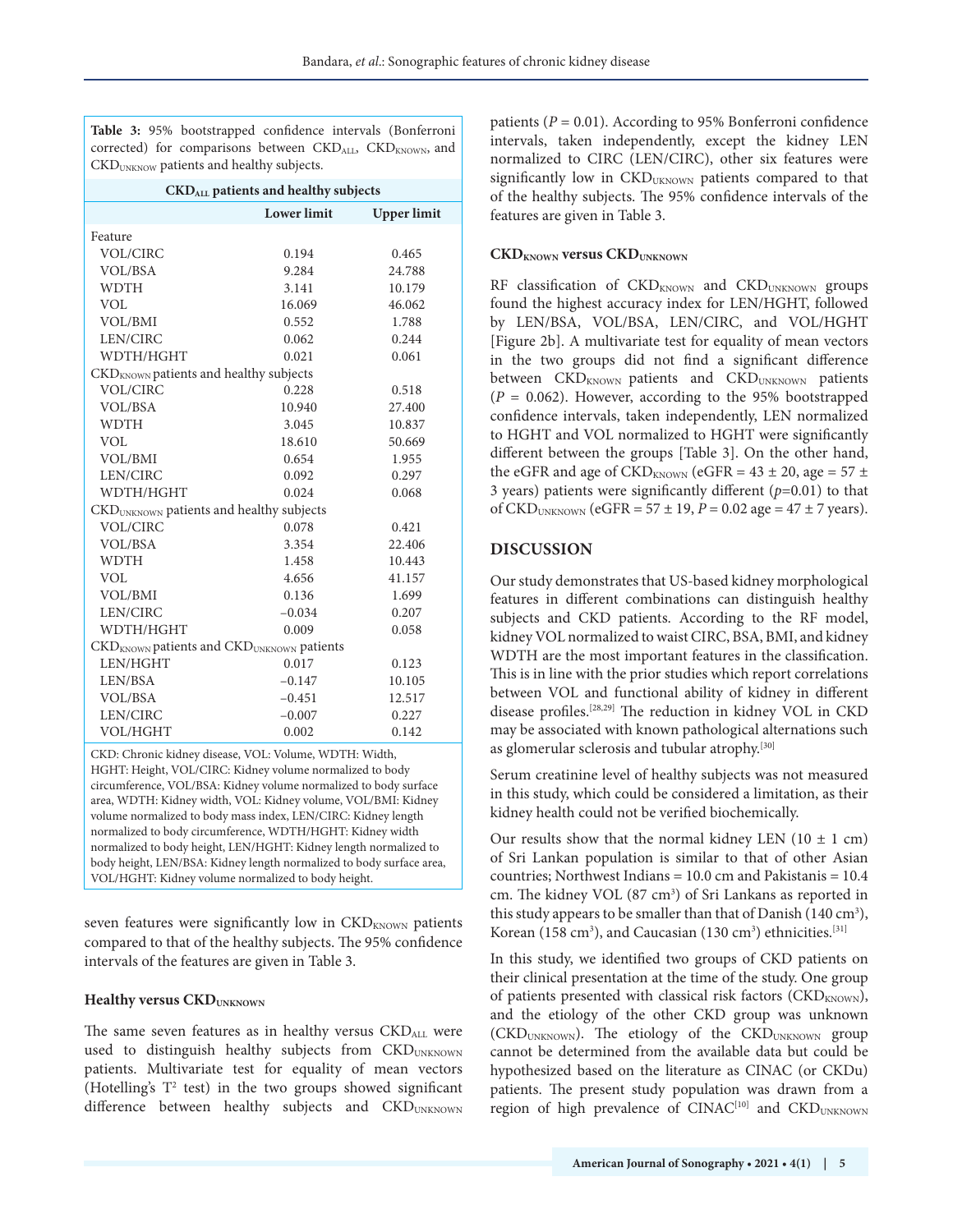patients did not have any of the classical risk factors. Therefore, it is very likely that CKD<sub>UNKNOWN</sub> patients may be clinically defined as CINAC patients. However, it was not able to verify this retrospectively and can be regarded as a limitation of this study. It should also be pointed out that since all CKD patients in this study were from CINAC endemic areas, some of the  $\text{CKD}_{\text{KNOWN}}$  patients could have complex etiologies.

We found that the kidney LEN normalized to HGHT and VOL normalized to HGHT were significantly different between CKD<sub>UNKNOWN</sub> and CKD<sub>KNOWN</sub>. However, CKD<sub>UNKNOWN</sub> patients were younger, had higher eGFR, and did not have any of the classical risk factors.

# **CONCLUSION**

It is likely that the progression and the severity of CKD<sub>UNKNOWN</sub> (possibly CINAC) are different to that of the  $CKD_{KNOWN.}$ Ultrasound-based kidney morphological measurements in combination with RF classification could play a key role in future studies of disease progression in this group.

#### **Declaration of patient consent**

The authors certify that they have obtained all appropriate patient consent.

#### **Financial support and sponsorship**

National Research Council, 120/07, Vidya Mawatha, Colombo 07, Sri Lanka (Grant Number: NRC 16-044).

## **Conflicts of interest**

There are no conflicts of interest.

## **REFERENCES**

- 1. Jha V, Garcia-Garcia G, Iseki K, Li Z, Naicker S, Plattner B, *et al*. Chronic kidney disease: Global dimension and perspectives. Lancet 2013;382:260-72.
- 2. KDIGO CKD Work Group. KDIGO 2012 clinical practice guideline for the evaluation and management of chronic kidney disease. Kidney Int Suppl 2013;3:27.
- 3. Mehta R, Cai X, Lee J, Scialla J, Bansal N, Sondheimer J, *et al*. Association of fibroblast growth factor 23 with atrial fibrillation in chronic kidney disease, from the chronic renal insufficiency cohort study. JAMA Cardiol 2016;5:548-56.
- 4. Gifford F, Kimmitt R, Herath C, Webb DJ, Melville V, Siribaddana S, *et al*. Arterial stiffness and Sri Lankan chronic kidney disease of unknown origin. Sci Rep 2016;6:32599.
- 5. Weaver VM, Fadrowski JJ, Jaar BG. Global dimensions of chronic kidney disease of unknown etiology (CKDu): A modern era environmental and/or occupational nephropathy? BMC Nephrol 2015;16:145.
- 6. Jayasumana C, Orantes C, Herrera R, Almaguer M, Lopez L, Silva LC, *et al*. Chronic interstitial nephritis in agricultural

communities: A worldwide epidemic with social, occupational and environmental determinants. Nephrol Dial Transplant 2017;32:234-41.

- 7. Vervaet BA, Nast CC, Jayasumana C, Schreurs G, Roels F, Herath C, *et al*. Chronic interstitial nephritis in agricultural communities is a toxin-induced proximal tubular nephropathy. Kidney Int 2020;97:350-69.
- 8. Orantes-Navarro CM, Herrera-Valdés R, Almaguer-López M, López-Marín L, Vela-Parada XF, Hernandez-Cuchillas M, *et al*. Toward a comprehensive hypothesis of chronic interstitial nephritis in agricultural communities. Adv Chronic Kidney Dis 2017;24:101-6.
- 9. Jayasumana C, Gajanayake R, Siribaddana S. Importance of arsenic and pesticides in epidemic chronic kidney disease in Sri Lanka. BMC Nephrol 2014;15:124.
- 10. Jayasumana C, Gunatilake S, Senanayake P. Glyphosate, hard water and nephrotoxic metals: Are they the culprits behind the epidemic of chronic kidney disease of unknown etiology in Sri Lanka? Int J Environ Res Public Health 2014;11:2125-47.
- 11. Wanigasuriya KP, Peiris-John RJ, Wickremasinghe R, Hittarage A. Chronic renal failure in North Central Province of Sri Lanka: An environmentally induced disease. Trans R Soc Trop Med Hyg 2007;101:1013-7.
- 12. Jayatilake N, Mendis S, Maheepala P, Mehta FR, National C. Chronic kidney disease of uncertain aetiology: Prevalence and causative factors in a developing country. BMC Nephrol 2013;14:180.
- 13. Jayasumana C. Chronic interstitial nephritis in agricultural communities (CINAC) in Sri Lanka. Semin Nephrol 2019;39:278-83.
- 14. Fiorini F, Barozzi L. The role of ultrasonography in the study of medical nephropathy. J Ultrasound 2007;10:161-7.
- 15. O'Neill WC. Renal relevant radiology: Use of ultrasound in kidney disease and nephrology procedures. Clin J Am Soc Nephrol 2014;9:373-81.
- 16. Viazzi F, Leoncini G, Derchi LE, Pontremoli R. Ultrasound Doppler renal resistive index: A useful tool for the management of the hypertensive patient. J Hypertens 2014;32:149-53.
- 17. Grenier N, Gennisson JL, Cornelis F, Le Bras Y, Couzi L. Renal ultrasound elastography. Diagn Interv Imaging 2013;94:545-50.
- 18. Emamian A, Nielsen MB, Rdersen JE. Intraobserver and interobserver variations in sonographic measurements of kidney size in adult volunteers. A comparison of linear measurements and volumetric estimates. Acta Radiol 1995;36:399-401.
- 19. Lucisano G, Comi N, Pelagi E, Cianfrone P, Fuiano L, Fuiano G. Can renal sonography be a reliable diagnostic tool in the assessment of chronic kidney disease? J Ultrasound Med 2015;34:299-306.
- 20. Jovanović D, Gasic B, Pavlovic S, Naumovic R. Correlation of kidney size with kidney function and anthropometric parameters in healthy subjects and patients with chronic kidney diseases. Ren Fail 2013;35:896-900.
- 21. Breiman L. Random forests. Mach Learn 2001;45:5-32.
- 22. Breiman L, Friedman JH, Olshen RA. Classification and regression trees. In: Classification and Regression Trees. New York: CRC Press; 1984. p. 368.
- 23. Levey AS, Bosch PJ, Lewis JB, Greene T, Rogers N, Roth D. A